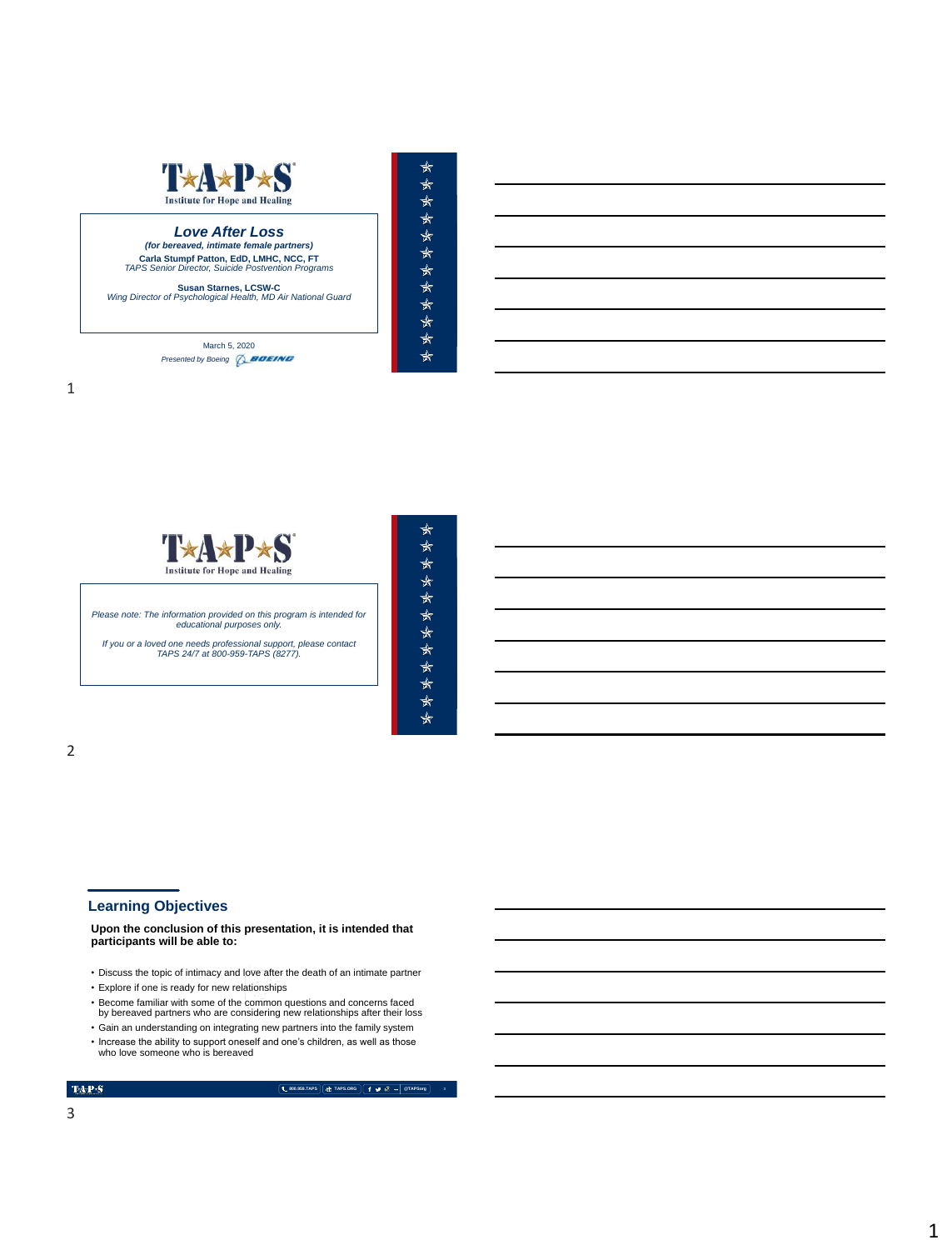**Introductions**

**Susan Starnes** 





4

 $\mathbf{TAP}\cdot\mathbf{S}$ 

### **Love After Loss (for bereaved, intimate female partners)**

Finding love again after the death of an intimate partner can be a joyous experience<br>for those who are ready, but can elicit mixed emotions, such as how to honor the<br>memory and continue the bond with the person who has die with one's life

This type of life transition can raise issues around trust, intimacy, and communication

It can also present unique challenges for those with children or when considering blending families

### TAP<sub>'</sub>S

**800.959.TAPS TAPS.ORG @TAPSorg**

### 5

### **An Individual Decision**

This session is for women who are:

- curious about the concept
- ready to explore dating
- already dating
- considering a committed relationship

• already remarried

**800.959.TAPS TAPS.ORG @TAPSorg 6**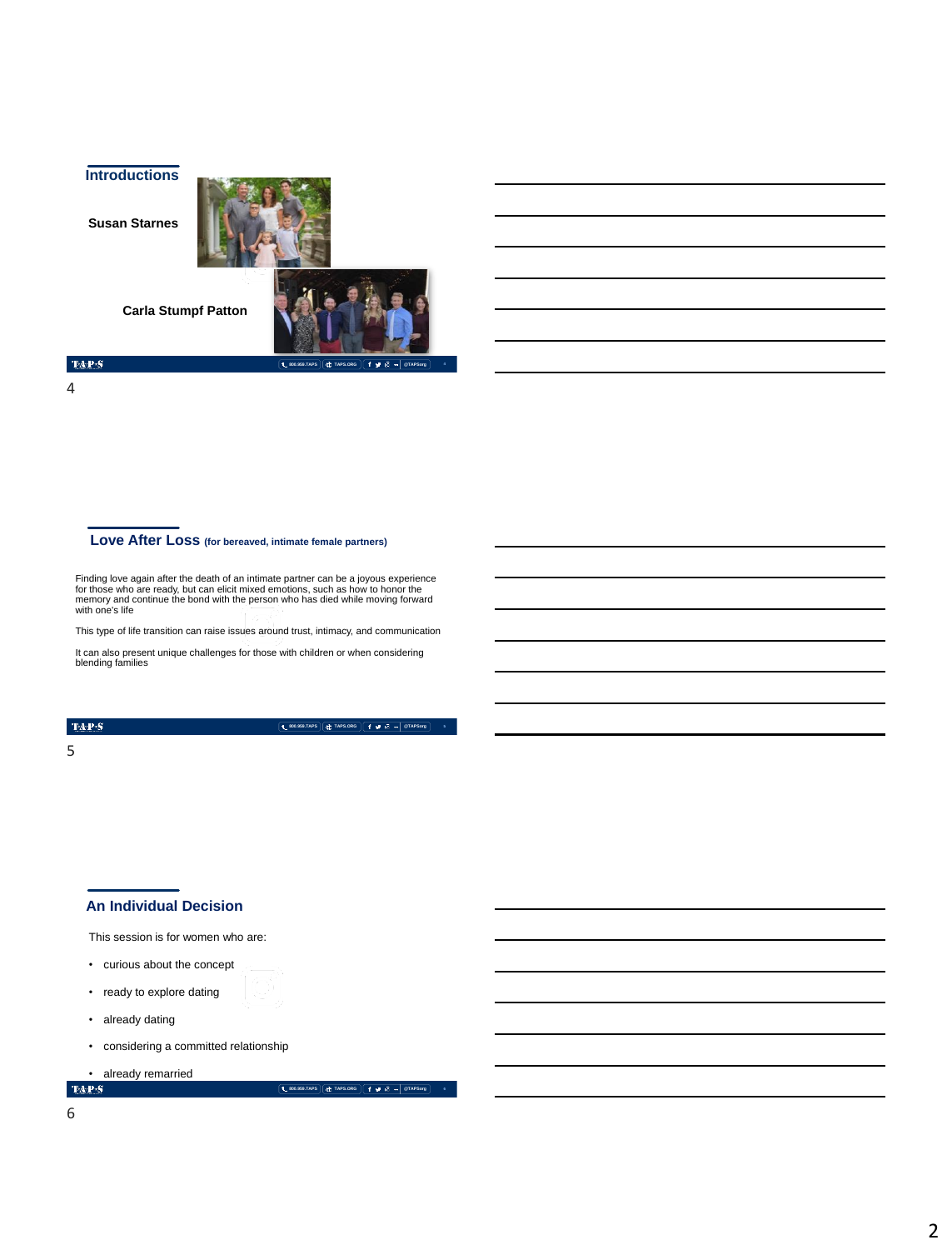### **An Individual Decision**

- ✓No right or wrong answer
- ✓No absolute timelines
- ✓No perfect scenario
- ✓No concrete "rules" (other than upholding safety and well-being for that of self and/or children)



# $TAP-S$

### **800.959.TAPS TAPS.ORG @TAPSorg 7**

7

# **How Do You Know When You Are Ready?**

Have you…

- Stabilized the major issues surrounding the death of your loved one?
- Given yourself adequate time and space to work through the grieving process?
- Been able to process any unresolved issues from the former relationship?

Are you…

- At the phase in your grief where you focus more so about the life of your loved one, rather than the details of the death?
- At a point in your grief journey where you have found healing and growth, and perhaps considering a new, hopeful future?

### $\mathbf{TAP}\cdot\mathbf{S}$

**800.959.TAPS TAPS.ORG @TAPSorg**

### 8

# **Mixed and Conflicting Emotions**

- Fear vs. emotional security
- Loneliness vs. companionship
- Judgment vs. acceptance
- Doubt vs. confidence
- Confusion vs. clarity
- Guilt vs. excitement
- Hesitation vs. empowerment
- Hopelessness vs. hopefulness • Past vs. future



TAP<sub>'</sub>S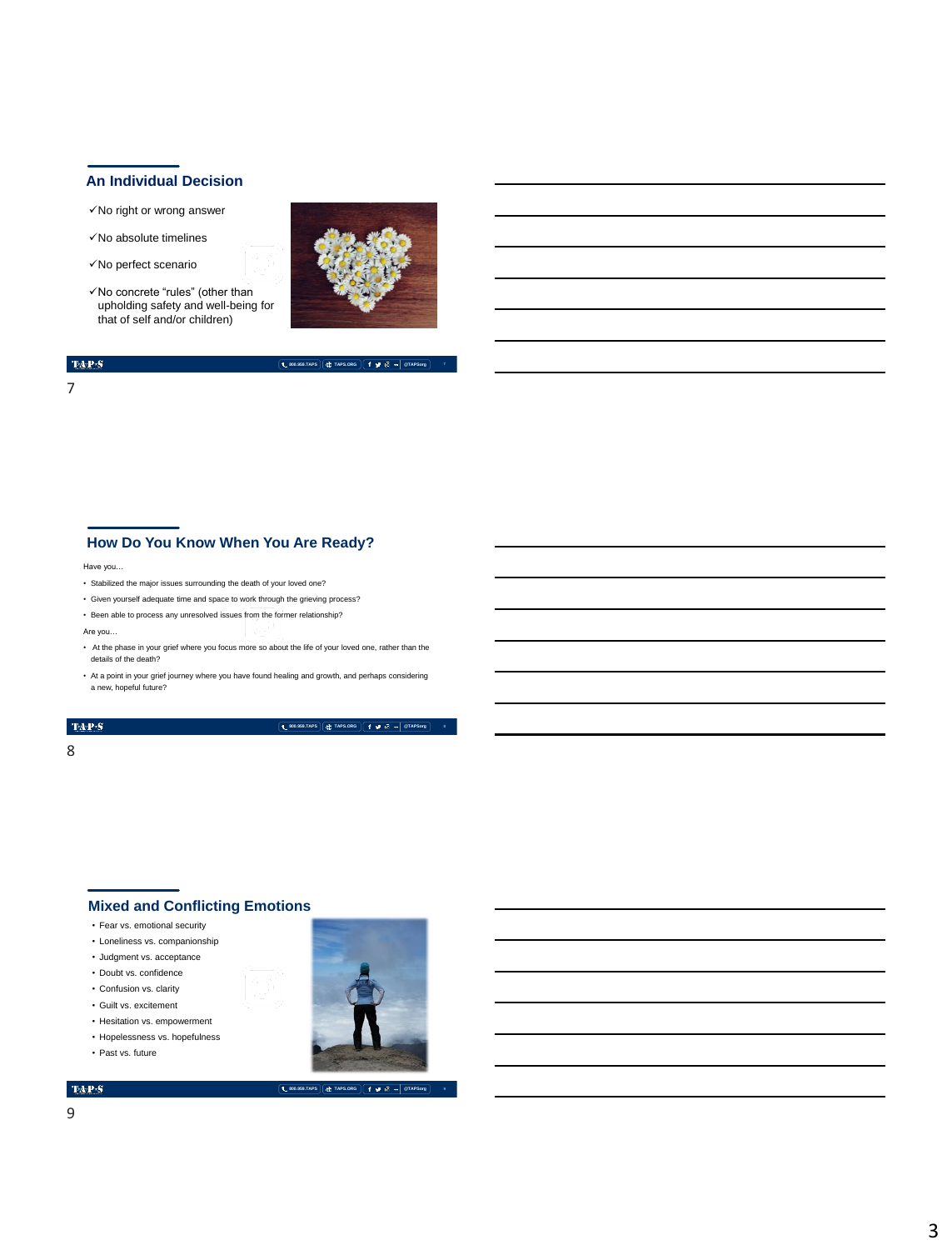### **Unique Concerns**

- Safety (emotional and physical)
- Giving yourself permission
- No "correct" way to grieve
- Do what works for you
- Communication and sharing details
- Going public
- Legal, financial, and benefits issues



**800.959.TAPS TAPS.ORG @TAPSorg**

# $TAP-S$

10

### **Considerations With New Partners**

- Being secure and loved in the current relationship
- Adapting to the grieving family system
- Understanding the impact of trauma associated with the death
- Balancing past memories with future possibilities
- Treated fairly and respectfully by others
- Living in the shadow of the person who has died
- Setting and maintaining healthy boundaries • Willingness to be involved in support systems
- **Honest, open communication**



### **800.959.TAPS TAPS.ORG @TAPSorg**

# $\mathbf{T}\mathbf{A}\mathbf{P}\mathbf{S}$ 11

### **Considerations With Children**

- Discussing concept of new friendships, relationships, dating
- Consider timing of how and when to introduce new partner
- Changes in the family system
- Respecting individual needs
- Roles and boundaries • Blending families
- 
- Family counseling



**12**

**800.959.TAPS TAPS.ORG @TAPSorg**

12

4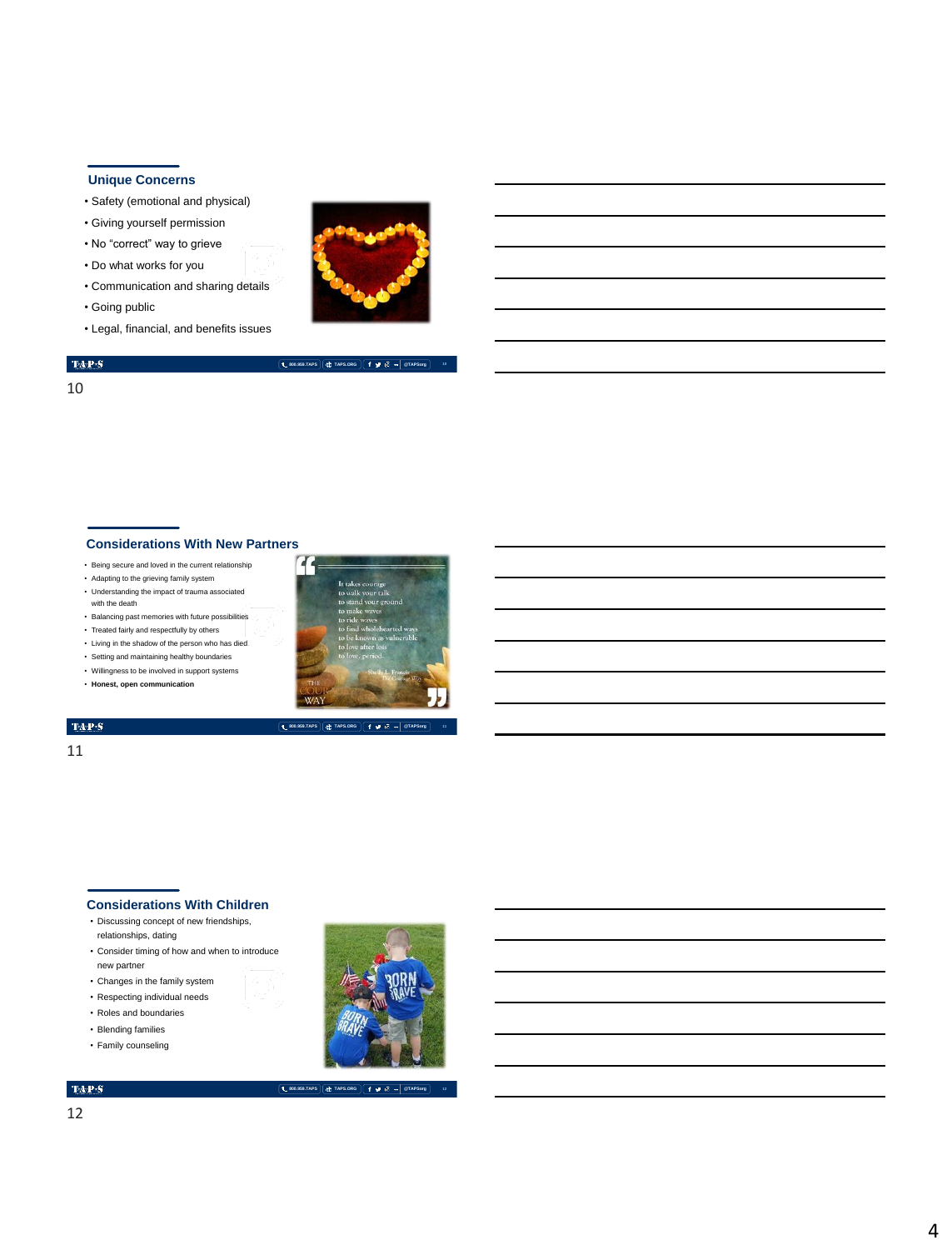# **Suggestions from Peers**

- "It was helpful to have someone who had empathy and who was understanding"
- "*Don't rush into things. You have to be okay with yourself and your situation"*
- "Sometimes they don't know how to react to our situation and that can lead to misunderstandings"
- *"It helped that they were willing to be involved in TAPS and were accepting of my situation"*
- "I had to set healthy boundaries with the other people I had in my life that were not supporting my choices"



 $TAP-S$ **L** 800.959.TAPS<sup></sup> **TAPS.ORG**  $f \cancel{\#}$  **T**  $\sqrt{8}$  **w**  $\boxed{8}$  **TAPSorg** 13

### **Insights and Common Themes**

*"My late husband is a part of my story and will always be a part of my life, therefore my new partner has to be understanding of that"* 

When my husband passed away, I lost my trust in everything around me. What I thought was safe and secure (my marriage and our life for the formation which I had benites the formation of the formation which I had built my

"It helped knowing that my new husband was accepting of me honoring my late<br>husband. He honors him in his words of appreciation for his service and his actions<br>when he supports my children and our family as we go through o

### $\mathbf{TAP}\cdot\mathbf{S}$

**800.959.TAPS TAPS.ORG @TAPSorg**

### 14

# **Seeking Additional Support**

- Family and friends
- Bereaved peers
- Online communities for bereaved spouses/partners
- Bereavement support groups
- Individual, couples/conjoint, and family therapy
- Clergy and faith community
- Organizations such as TAPS, local hospice, Dougy Center (and other grief centers for children)

### TAP<sub>S</sub>

**15**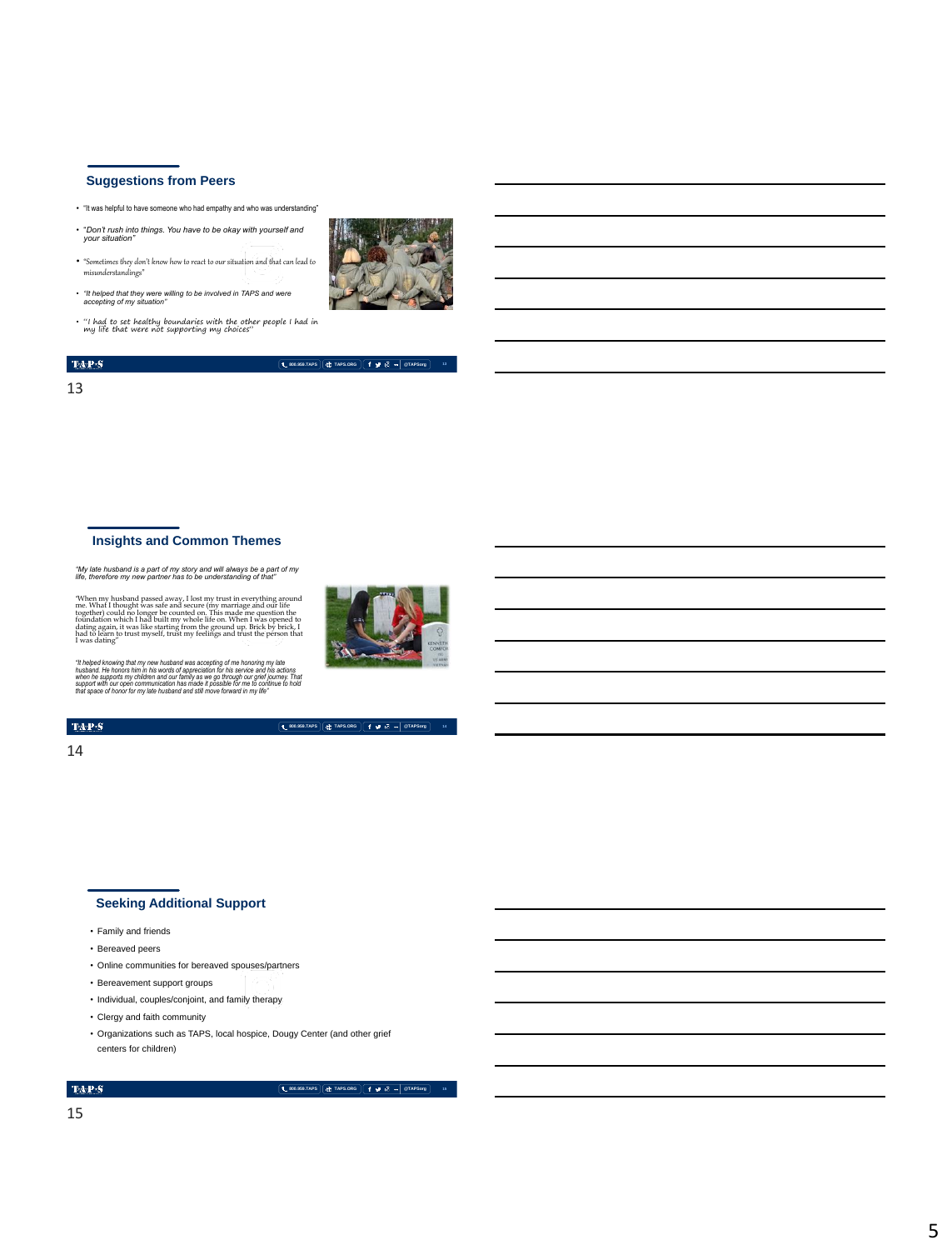### **Presenter Information**



**Dr. Carla Stumpf Patton Senior Director, Suicide Postvention Programs [Carla.StumpfPatton@taps.org](mailto:Carla.StumpfPatton@taps.org)**

**Susan Starnes, LCSW-C** *Wing Director of Psychological Health MD Air National Guard* 

 $TAP-S$ 16

**800.959.TAPS TAPS.ORG @TAPSorg**

T\*A\*P\*S **Institute for Hope and Healing** *Please note: The information provided on this program is intended for educational purposes only. If you or a loved one needs professional support, please contact TAPS 24/7 at 800-959-TAPS (8277).*  MEMORIAL DAY WEEKEND | MAY 2018

\*\*\*\*  $\star$ \*\*\*\*\*\*\*  $\star$ 

 $\star$ 

17

### **About the TAPS Institute for Hope and Healing®**

Launched in March 2018 through an alliance with HFA, the TAPS Institute for Hope and Healing® serves as a resource and training center, providing programs for both professionals working in the field of grief and loss and the public.



**800.959.TAPS TAPS.ORG @TAPSorg**

**18**